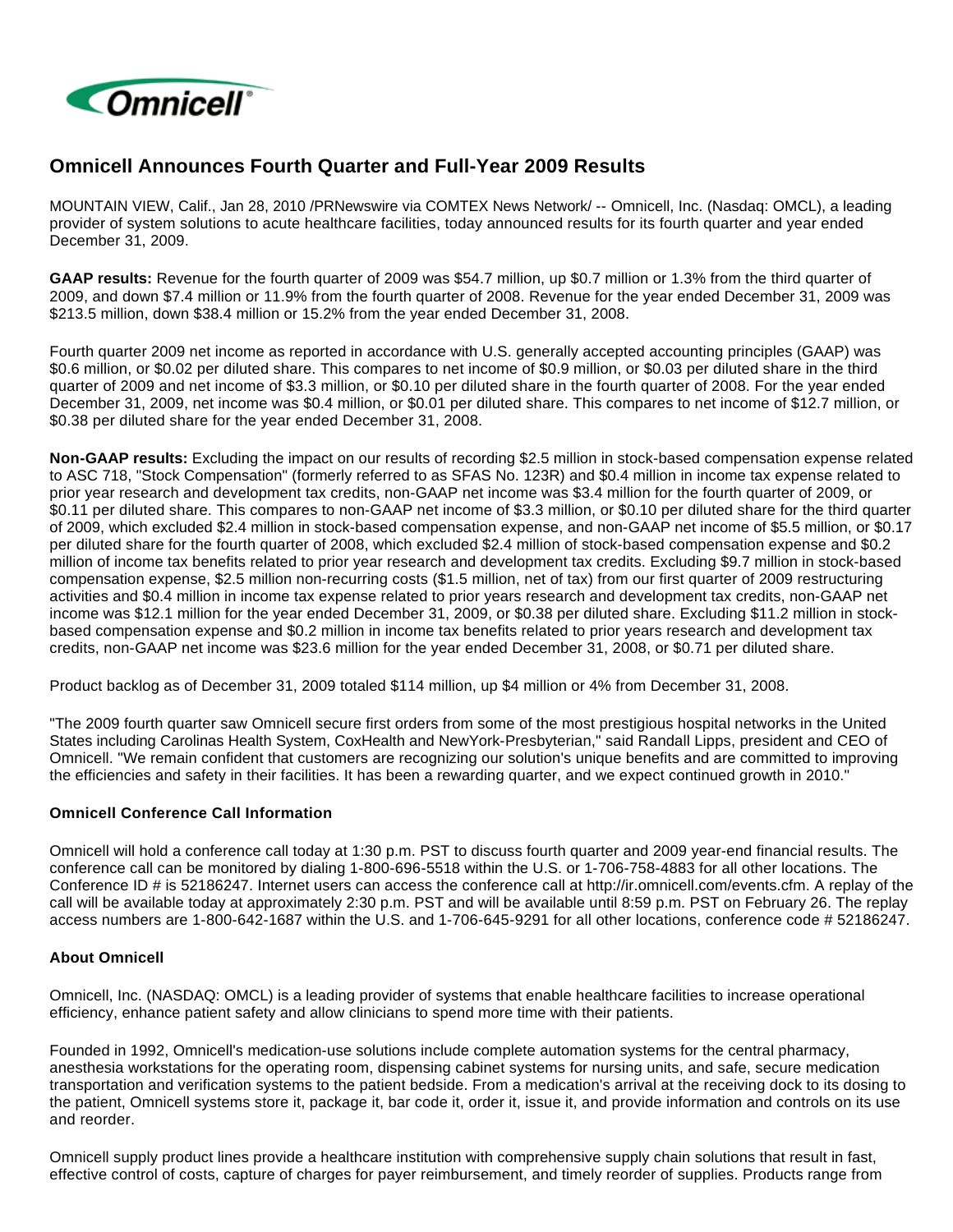high-security closed-cabinet systems and software to open-shelf and combination solutions in the nursing unit, cath lab and operating room.

For more information, visit [www.omnicell.com](http://www.omnicell.com/).

### **Forward-Looking Statements**

To the extent any statements contained in this release deal with information that is not historical, these statements are necessarily forward-looking. As such, they are subject to the occurrence of many events outside Omnicell's control and are subject to various risk factors that could cause actual results to differ materially from those expressed or implied in any forwardlooking statement. The risk factors are described in the Company's Securities and Exchange Commission (SEC) filings and include, without limitation, the unfavorable general economic and market conditions and decreased demand for capital equipment, the lack of available credit opportunities, the continued growth and acceptance of our products and services and the continued growth of the clinical automation and workflow automation market generally, the potential of increasing competition, the ability of the company to grow product backlog, retain key personnel, cut expenses, manage future changes in revenue levels, develop new products and integrate acquired products or intellectual property in a timely and cost-effective manner, and improve sales productivity. Prospective investors are cautioned not to place undue reliance on forward-looking statements.

## **Use of Non-GAAP Financial Information**

This press release contains financial measures that are not calculated in accordance with U.S. generally accepted accounting principles (GAAP). Our management evaluates and makes operating decisions using various performance measures. In addition to Omnicell's GAAP results, we also consider non-GAAP gross profit, non-GAAP operating expenses, non-GAAP net income, and non-GAAP earnings per diluted share. These non-GAAP results should not be considered as an alternative to gross profit, operating expenses, net income, earnings per diluted share, or any other performance measure derived in accordance with GAAP. We present these non-GAAP results because we consider them to be important supplemental measures of Omnicell's performance.

Our non-GAAP gross profit, non-GAAP operating expenses, non-GAAP net income, and non-GAAP earnings per diluted share are exclusive of certain items to facilitate management's review of the comparability of Omnicell's core operating results on a period to period basis because such items are not related to Omnicell's ongoing core operating results as viewed by management. We define our "core operating results" as those revenues recorded in a particular period and the expenses incurred within that period that directly drive operating income in that period. Management uses these non-GAAP financial measures in making operating decisions because, in addition to meaningful supplemental information regarding operating performance, the measures give us a better understanding of how we should invest in research and development, fund infrastructure growth and evaluate the effectiveness of marketing strategies. In calculating the above non-GAAP results, management specifically adjusted for the following excluded items:

a) Stock-based compensation expense impact of ASC 718. We recognize equity plan-related compensation expenses, which represents the fair value of all stock-based payments to employees, including grants of employee stock options, as required under ASC 718, "Stock Compensation".

b) Restructuring charges (net of tax). We incurred charges for employee severance in connection with a reduction in force in the first quarter of 2009, which was designed to align our cost structure with current business expectations. These charges are not expected to be recurring and, as a non-recurring event, the financial impact is excluded from our non-GAAP results.

c) Income tax adjustments. To provide transparency into the Company's trends and performance, we consider non-recurring research and development tax credit adjustments, to be non-GAAP adjustments.

Management adjusts for the above items because management believes that, in general, these items possess one or more of the following characteristics: their magnitude and timing is largely outside of Omnicell's control; they are unrelated to the ongoing operation of the business in the ordinary course; they are unusual and we do not expect them to occur in the ordinary course of business; or they are non-operational, or non-cash expenses involving stock option grants.

We believe that the presentation of these non-GAAP financial measures is warranted for several reasons:

1) Such non-GAAP financial measures provide an additional analytical tool for understanding Omnicell's financial performance by excluding the impact of items which may obscure trends in the core operating results of the business;

2) Since we have historically reported non-GAAP results to the investment community, we believe the inclusion of non-GAAP numbers provides consistency and enhances investors' ability to compare our performance across financial reporting periods;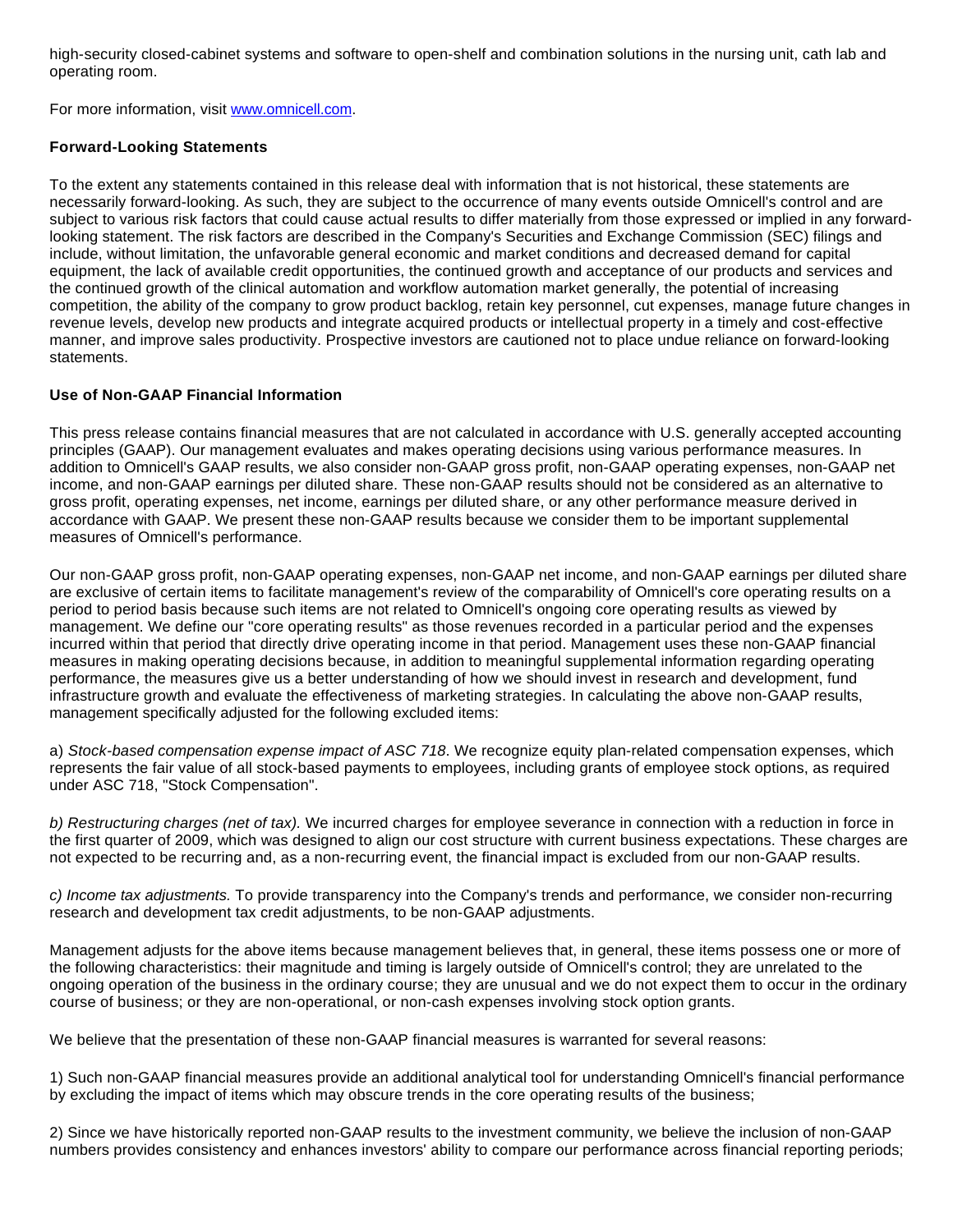3) These non-GAAP financial measures are employed by Omnicell's management in its own evaluation of performance and are utilized in financial and operational decision making processes, such as budget planning and forecasting; and

4) These non-GAAP financial measures facilitate comparisons to the operating results of other companies in our industry, which use similar financial measures to supplement their GAAP results, thus enhancing the perspective of investors who wish to utilize such comparisons in their analysis of our performance.

Set forth below are additional reasons why stock-based compensation expense related to ASC 718 is excluded from our non-GAAP financial measures:

i) While stock-based compensation calculated in accordance with ASC 718 constitutes an ongoing and recurring expense of Omnicell, it is not an expense that requires cash settlement by Omnicell. We therefore exclude these charges for purposes of evaluating core operating results. Thus, our non-GAAP measurements are presented exclusive of stock-based compensation expense to assist management and investors in evaluating our core operating results.

ii) We present ASC 718 stock-based payment compensation expense in our reconciliation of non-GAAP financial measures on a pre-tax basis because the exact tax differences related to the timing and deductibility of stock-based compensation, under ASC 718, are dependent upon the trading price of Omnicell's common stock and the timing and exercise by employees of their stock options. As a result of these timing and market uncertainties the tax effect related to stock-based compensation expense would be inconsistent in amount and frequency and is therefore excluded from our non-GAAP results.

As stated above, we present non-GAAP financial measures because we consider them to be important supplemental measures of performance. However, non-GAAP financial measures have limitations as an analytical tool and should not be considered in isolation or as a substitute for Omnicell's GAAP results. In the future, we expect to incur expenses similar to certain of the non-GAAP adjustments described above and expect to continue reporting non-GAAP financial measures excluding such items. Some of the limitations in relying on non-GAAP financial measures are:

- Omnicell's stock option and stock purchase plans are important components of incentive compensation arrangements and will be reflected as expenses in Omnicell's GAAP results for the foreseeable future under ASC 718.
- Other companies, including other companies in Omnicell's industry, may calculate non-GAAP financial measures differently than Omnicell, limiting their usefulness as a comparative measure.

Pursuant to the requirements of SEC Regulation G, a detailed reconciliation between Omnicell's non-GAAP and GAAP financial results is set forth in the financial tables at the end of this press release. Investors are advised to carefully review and consider this information strictly as a supplement to the GAAP results that are contained in this press release and in Omnicell's SEC filings.

OMCL-E

| Omnicell, Inc.                                  |  |
|-------------------------------------------------|--|
| Condensed Consolidated Statements of Operations |  |
| (in thousands, except per share data)           |  |

|                         |                      | Three Months Ended     | Year Ended           |                      |                      |
|-------------------------|----------------------|------------------------|----------------------|----------------------|----------------------|
|                         | December<br>31, 2009 | September<br>30, 2009  | December<br>31, 2008 | December<br>31, 2009 | December<br>31, 2008 |
|                         | (unaudited)          | $(unaudited)$ $(1)(2)$ |                      | (unaudited)          | (1)(2)               |
| Revenues:               |                      |                        |                      |                      |                      |
| Product<br>Services and | \$42,936             | \$42,854               | \$51.316             | \$170,068            | \$211,461            |
| other revenues          | 11,717               | 11,103                 | 10,739               | 43,389               | 40,404               |
| Total revenue           | 54,653               | 53,957                 | 62,055               | 213,457              | 251,865              |
|                         |                      |                        |                      |                      |                      |

 Cost of revenues: Cost of product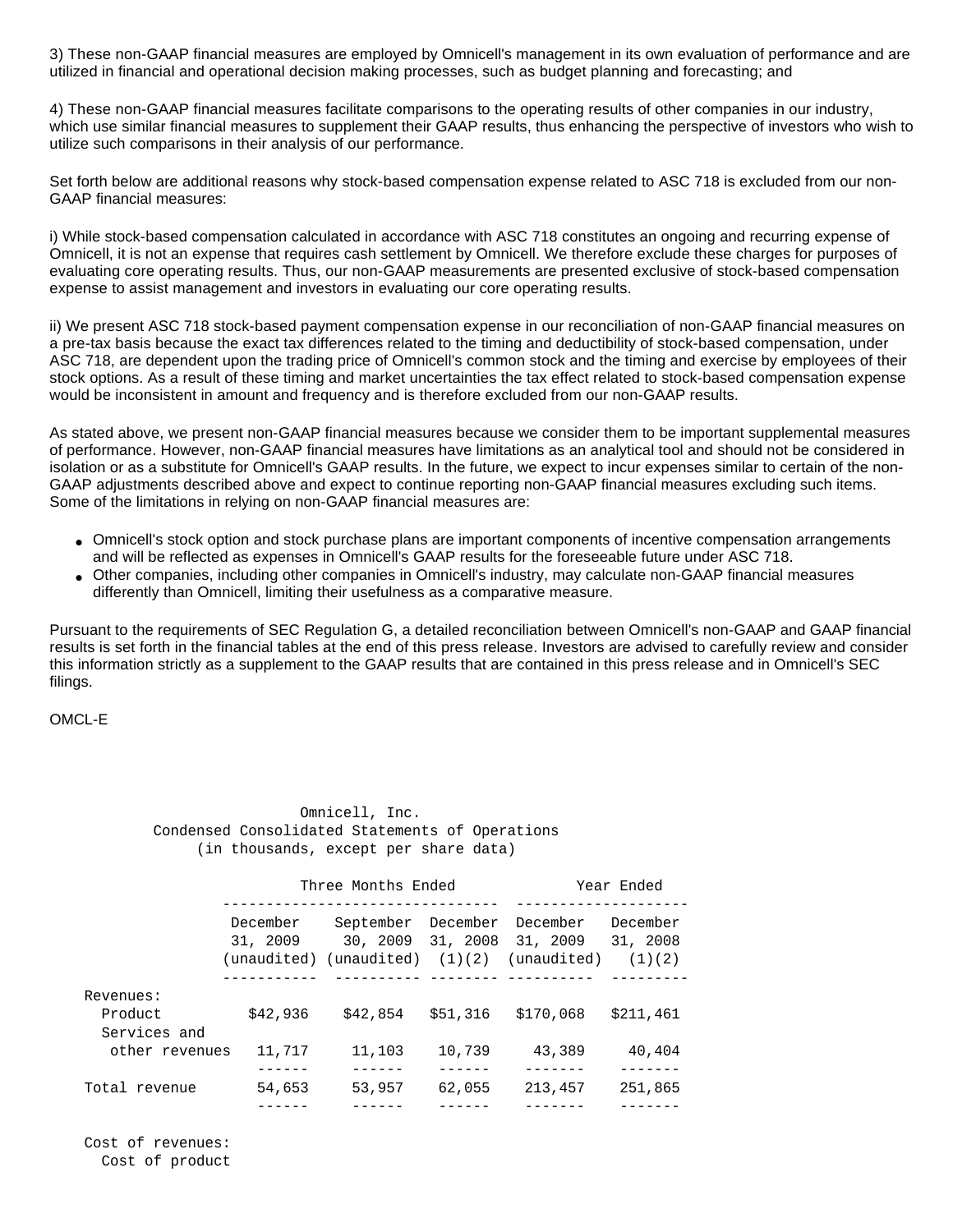| revenues<br>Cost of services<br>and other           | 20,474                                      | 20,087                                 | 24,202                        | 80,016                       | 97,461                                 |
|-----------------------------------------------------|---------------------------------------------|----------------------------------------|-------------------------------|------------------------------|----------------------------------------|
| revenues<br>Restructuring                           | 6,956                                       |                                        |                               |                              | 25,770                                 |
| charges                                             |                                             |                                        |                               | 1,209                        |                                        |
| Total cost of                                       |                                             | ------                                 |                               | -------                      |                                        |
| revenues                                            | 27,430<br>$- - - - - -$                     | 26,708<br>$- - - - - - -$              | 30,889<br>$- - - - - -$       | 108,236<br>-------           | 123,231<br>-------                     |
| Gross profit<br>Operating expenses:<br>Research and | 27,223                                      | 27,249                                 | 31,166                        | 105,221                      | 128,634                                |
| development 4,037<br>Selling, general,<br>and       |                                             | 4,981                                  | 4,256                         | 17,569                       | 18,196                                 |
| administrative<br>Restructuring                     | 21,807                                      | 21,324                                 | 23,152                        | 85,668                       | 93,098                                 |
| charges                                             |                                             | $\sim$ $-$                             | and the state of the state of | 1,315                        |                                        |
| Total operating                                     |                                             |                                        |                               |                              |                                        |
| expenses                                            | 25,844<br>$- - - - - -$                     | 26,305<br>$- - - - - -$                | 27,408<br>$- - - - - -$       | 104,552<br>$- - - - - - -$   | 111,294<br>-------                     |
| Income from                                         |                                             |                                        |                               |                              |                                        |
| operations<br>Other income and                      | 1,379                                       |                                        | 944 3,758                     | 669 — 10                     | 17,340                                 |
| expense, net                                        | 91                                          | 56                                     | 578                           | 523                          | 3,382                                  |
| Income before<br>provision                          | ------                                      | -------                                | ------                        | -------                      |                                        |
| for income taxes<br>Provision for                   | 1,470                                       | 1,000                                  | 4,336                         | 1,192                        | 20,722                                 |
| income taxes                                        | 913                                         | 146                                    | 1,013                         | 748                          | 7,998                                  |
| Net income                                          | $- - - - -$<br>\$557<br>$=$ $=$ $=$ $=$ $=$ | ------<br>\$854<br>$=$ $=$ $=$ $=$ $=$ | -------<br>\$3,323<br>======  | --------<br>\$444<br>======= | -------<br>\$12,724<br>$=$ = = = = = = |
| Net income per                                      |                                             |                                        |                               |                              |                                        |
| share:                                              |                                             |                                        |                               |                              |                                        |
| Basic<br>Diluted                                    | \$0.02<br>\$0.02                            | \$0.03<br>\$0.03                       | \$0.11<br>\$0.10              | \$0.01<br>\$0.01             | \$0.40<br>\$0.38                       |
| Weighted average                                    |                                             |                                        |                               |                              |                                        |
| shares                                              |                                             |                                        |                               |                              |                                        |
| outstanding:<br>Basic                               | 31,927                                      |                                        |                               |                              |                                        |
| Diluted                                             | 32,513                                      | 31,704<br>32,380                       | 31,265<br>31,849              | 31,691<br>32,063             | 32,076<br>33,108                       |
|                                                     |                                             |                                        |                               |                              |                                        |

 (1) Information derived from our December 31, 2008 audited Consolidated Financial Statements.

 (2) Certain amounts which are not material have been reclassified to conform with our current presentation in both product revenue and service revenue.

> Omnicell, Inc. Condensed Consolidated Balance Sheets (In thousands)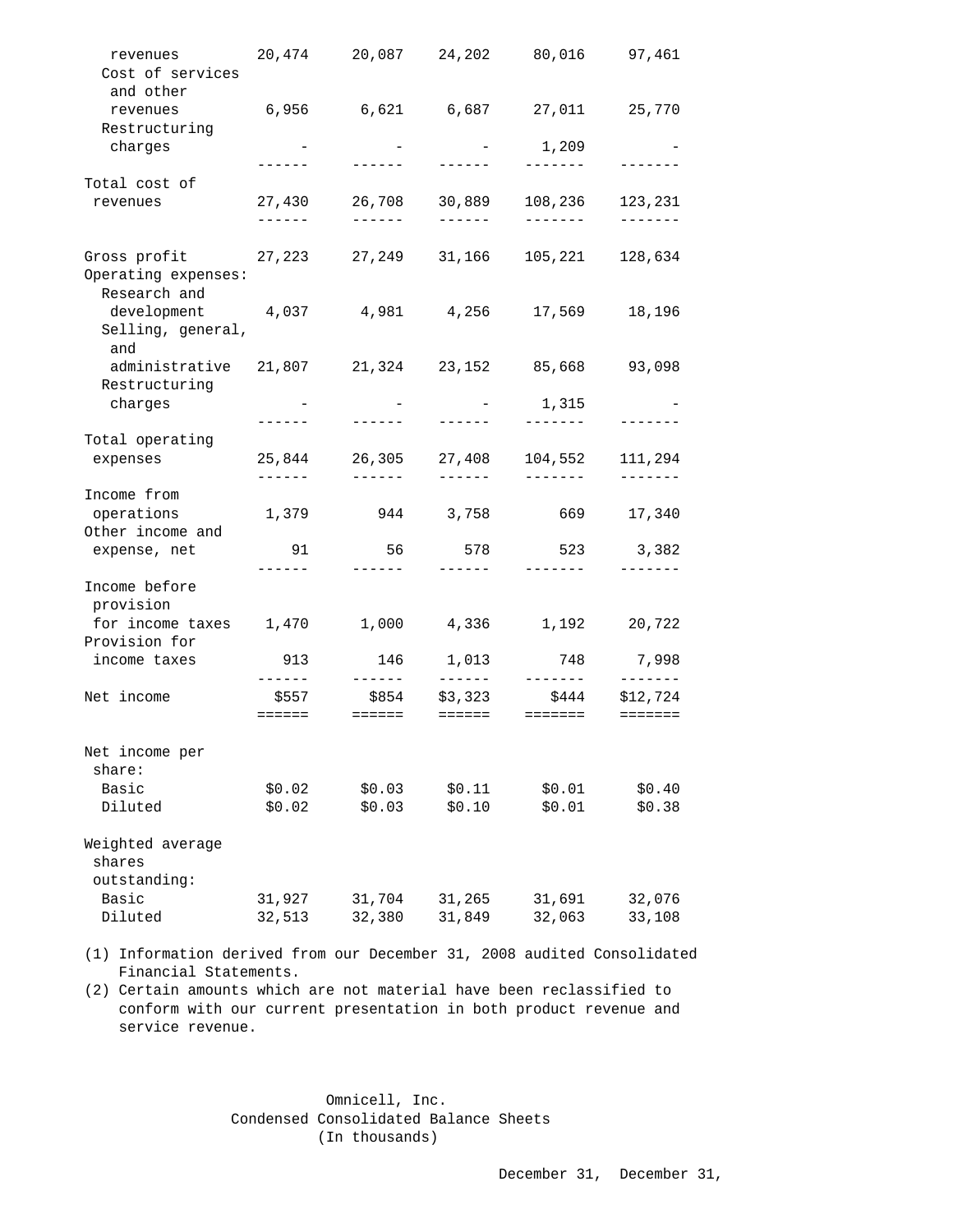|                                                              | 2009                              | 2008                   |
|--------------------------------------------------------------|-----------------------------------|------------------------|
|                                                              | $(unaudited)$ $(1)$               |                        |
| ASSETS<br>Current assets:                                    |                                   |                        |
| Cash and cash equivalents                                    | $$169, 230$ $$120, 439$           |                        |
| Accounts receivable, net                                     | 42,511                            | 57,976                 |
| Inventories                                                  | 9,582                             | 12,957                 |
| Prepaid expenses                                             | 8,779                             | 9,310                  |
| Deferred tax assets                                          | 15,247                            | 14,871                 |
|                                                              |                                   |                        |
| Other current assets                                         | . _ _ _ _ _ _ _                   | 5,870 9,434            |
| Total current assets                                         | 251,219                           | 224,987                |
| Property and equipment, net                                  | 13,209                            | 16,180                 |
| Non-current net investment in<br>sales-type leases           | 8,709                             | 10,896                 |
| Goodwill                                                     | 24,982                            | 24,982                 |
| Other intangible assets                                      | 4,232                             | 6,706                  |
| Non-current deferred tax assets                              | 9,666                             | 15,889                 |
| Other assets                                                 | 9,322                             | 8,902                  |
| Total assets                                                 | ________<br>\$321,339<br>======== | ---------<br>\$308,542 |
| LIABILITIES AND STOCKHOLDERS' EQUITY<br>Current liabilities: |                                   |                        |
| Accounts payable                                             | \$10,313                          | \$9,377                |
| Accrued compensation                                         | 8,095                             | 8,889                  |
| Accrued liabilities                                          | 11,997                            | 10,357                 |
| Deferred service revenue                                     | 14,457                            | 12,084                 |
| Deferred gross profit                                        | 12,768                            | 16,648                 |
| Total current liabilities                                    | --------<br>57,630                | ---------<br>57,355    |
| Long-term deferred service revenue                           | 20,810                            | 16,782                 |
| Other long-term liabilities                                  | 595                               | 848                    |
| Total liabilities                                            | 79,035                            | --------<br>74,985     |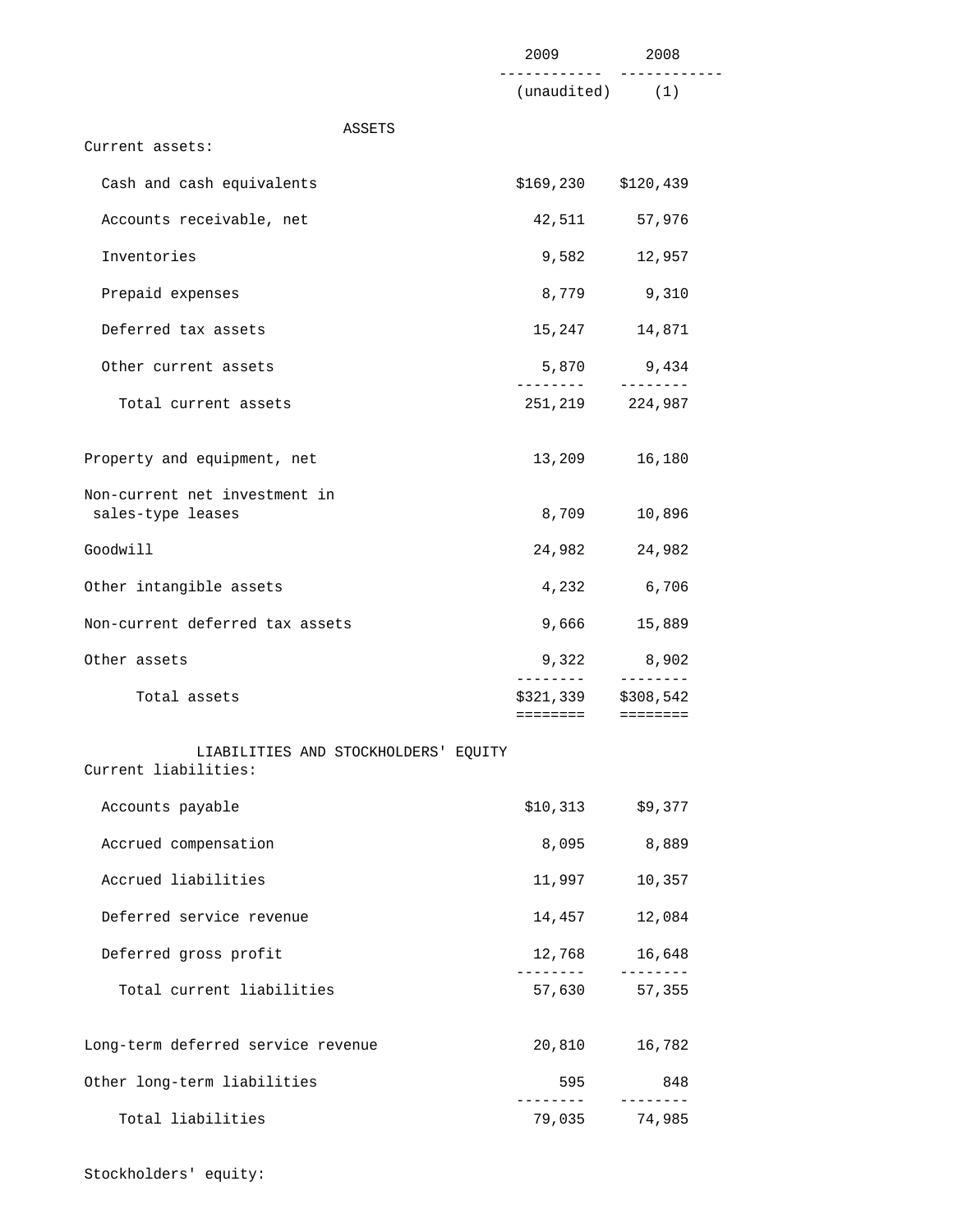| Total liabilities and<br>stockholders' equity | \$321,339 | \$308,542 |
|-----------------------------------------------|-----------|-----------|
|                                               |           |           |
| Total stockholders' equity                    | 242,304   | 233,557   |

 (1) Information derived from our December 31, 2008 audited Consolidated Financial Statements.

> Omnicell, Inc. Reconciliation of GAAP to Non-GAAP (In thousands, except per share data, unaudited)

|                         | 2009                                                                                    | Three months ended<br>December 31, September 30, December 31,<br>2009 2008 |                          |                         |                 |
|-------------------------|-----------------------------------------------------------------------------------------|----------------------------------------------------------------------------|--------------------------|-------------------------|-----------------|
|                         | per<br>Net share- Net share- Net share-<br>income diluted income diluted income diluted |                                                                            | Earnings Earnings<br>per |                         | Earnings<br>per |
| GAAP                    | \$557 \$0.02 \$854 \$0.03 \$3,323 \$0.10                                                |                                                                            |                          |                         |                 |
| Non-GAAP                |                                                                                         |                                                                            |                          |                         |                 |
| Adjustments:            |                                                                                         |                                                                            |                          |                         |                 |
| ASC 718                 |                                                                                         |                                                                            |                          |                         |                 |
| adjustment (a)          |                                                                                         |                                                                            |                          |                         |                 |
| Gross                   |                                                                                         |                                                                            |                          |                         |                 |
| Margin 453<br>Operating |                                                                                         | 360                                                                        |                          | 283                     |                 |
| Expenses 2,001          |                                                                                         | 2,053                                                                      |                          | 2,113                   |                 |
| Non-recurring           |                                                                                         |                                                                            |                          |                         |                 |
| tax                     |                                                                                         |                                                                            |                          |                         |                 |
| adjustment (c) 422      |                                                                                         |                                                                            |                          | (246)                   |                 |
|                         |                                                                                         |                                                                            |                          |                         |                 |
|                         | 2,876 0.09 2,413 0.07 2,150 0.07                                                        |                                                                            |                          |                         |                 |
| Non-GAAP                | $$3,433$ $$0.11$ $$3,267$ $$0.10$ $$5,473$ $$0.17$                                      |                                                                            |                          |                         |                 |
|                         | ======   =====                                                                          | $=$ $=$ $=$ $=$ $=$                                                        | <b>EEEE</b>              | $=$ $=$ $=$ $=$ $=$ $=$ | $=$ $=$ $=$ $=$ |

|                                                               | Year ended    |                                    |               |                                   |  |
|---------------------------------------------------------------|---------------|------------------------------------|---------------|-----------------------------------|--|
|                                                               |               | December 31, 2009                  |               | December 31, 2008                 |  |
|                                                               | Net<br>income | Earnings<br>per share -<br>diluted | Net<br>income | Earnings<br>per share-<br>diluted |  |
| GAAP<br>Non-GAAP<br>Adjustments:<br>ASC 718<br>adjustment (a) | \$444         | \$0.01                             | \$12,724      | \$0.38                            |  |
| Gross Margin<br>Operating                                     | 1,478         |                                    | 1,610         |                                   |  |
| Expenses                                                      | 8,247         |                                    | 9,555         |                                   |  |